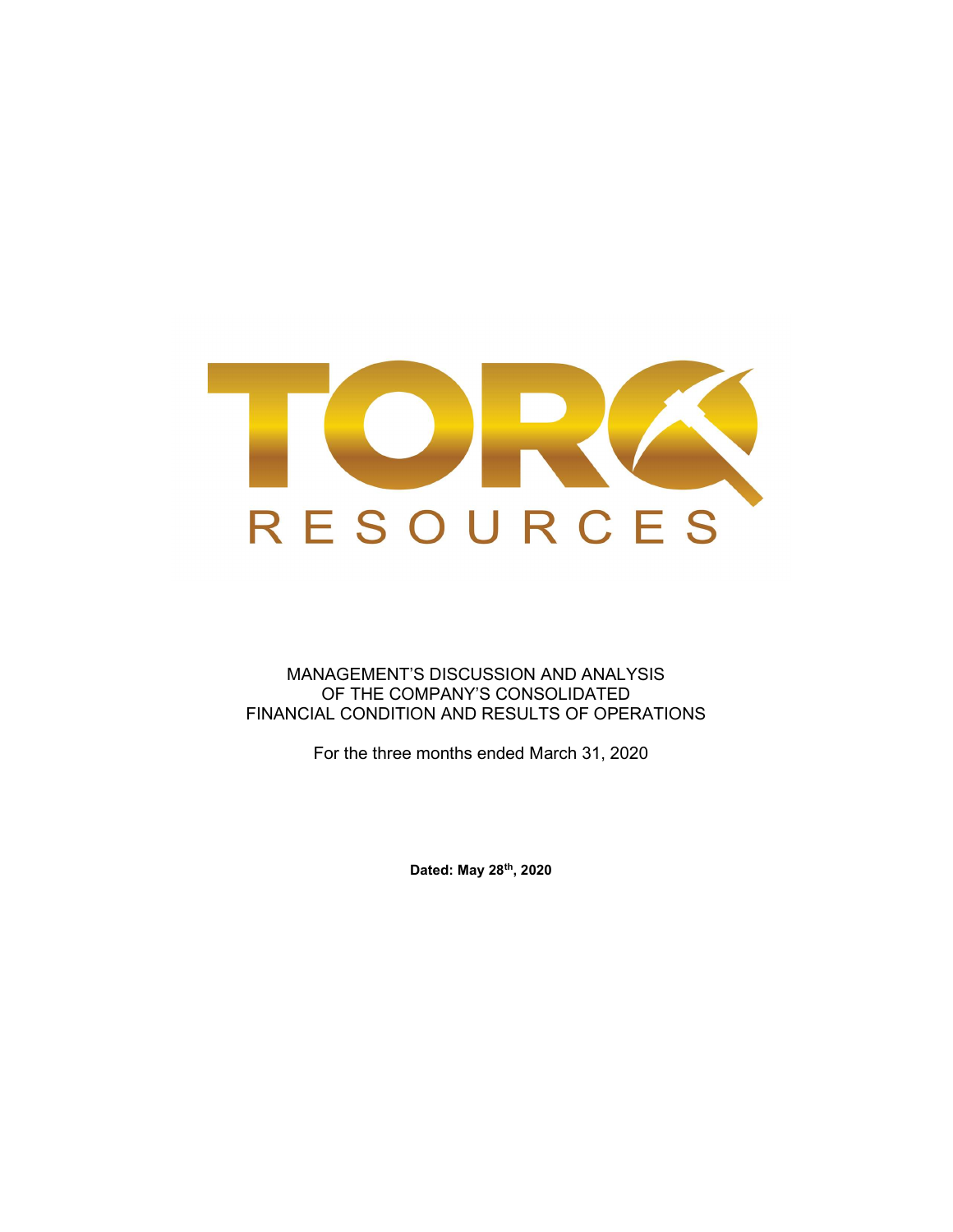Management's Discussion and Analysis of the Financial Condition and Results of Operations for the Three Months Ended March 31, 2020 Expressed in Canadian Dollars

## 1.1. Date and presentation

This Management Discussion and Analysis ("MD&A") of Torq Resources Inc. (the "Company" or "Torq") has been prepared by management to assist the reader in assessing material changes in the interim financial condition and results of operations of the Company as at March 31, 2020 and for the three months then ended. This MD&A should be read in conjunction with the condensed consolidated interim financial statements of the Company and related notes thereto as at and for the three months ended March 31, 2020 and 2019. The condensed consolidated interim financial statements have been prepared in accordance with International Accounting Standard ("IAS") 34, "Interim Financial Reporting" using accounting policies consistent with International Financial Reporting Standards ("IFRS" or "GAAP") as issued by the International Accounting Standards Board ("IASB") and Interpretations issued by the International Financial Reporting Interpretations Committee ("IFRIC"). The accounting policies followed in these condensed consolidated interim financial statements are the same as those applied in the Company's most recent audited annual consolidated financial statements for the year ended December 31, 2019, except as outlined in note 2 of the March 31, 2020 condensed consolidated interim financial statements. All financial information has been prepared in accordance with IFRS and all dollar amounts presented are Canadian dollars unless otherwise stated.

The effective date of this MD&A is May 28, 2020.

## 1.1.2 Forward-looking statements and risk factors

This MD&A may contain "forward-looking statements" which reflect the Company's current expectations regarding the future results of operations, performance and achievements of the Company, including but not limited to statements with respect to the Company's plans or future financial or operating performance, the estimation of mineral reserves and resources, conclusions of economic assessments of projects, the timing and amount of estimated future production, costs of future production, future capital expenditures, costs and timing of the development of deposits, success of exploration activities, permitting time lines, requirements for additional capital, sources and timing of additional financing, realization of unused tax benefits and future outcome of legal and tax matters.

The Company has tried, wherever possible, to identify these forward-looking statements by, among other things, using words such as "anticipate," "believe," "estimate," "expect", "budget", or variations of such words and phrases or state that certain actions, events or results "may", "could", "would", "might" or "will be taken", "occur" or "be achieved".

The statements reflect the current beliefs of the management of the Company, and are based on currently available information. Accordingly, these statements are subject to known and unknown risks, uncertainties and other factors, which could cause the actual results, performance, or achievements of the Company to differ materially from those expressed in, or implied by, these statements. These uncertainties are factors that include but are not limited to risks related to international operations; risks related to general economic conditions and credit availability; public health crises such as the COVID-19 pandemic and other uninsurable risks; actual results of current exploration activities, unanticipated reclamation expenses; fluctuations in prices of base and precious metals; fluctuations in foreign currency exchange rates, increases in market prices of mining consumables; accidents, labour disputes, title disputes, claims and limitations on insurance coverage and other risks of the mining industry; delays in obtaining governmental approvals or financing or in the completion of development or construction activities, changes in national and local government regulation of mining operations, tax rules and regulations, and political and economic developments in countries in which the Company operates, as well as other factors. Additional information relating to the Company and its operations is available on SEDAR at www.sedar.com and on the Company's website at www.torqresources.com.

The Company's management reviews periodically information reflected in forward-looking statements. The Company has and continues to disclose in its Management's Discussion and Analysis and other publicly filed documents, changes to material factors or assumptions underlying the forward-looking statements and to the validity of the statements themselves, in the period the changes occur.

Historical results of operations and trends that may be inferred from the following discussions and analysis may not necessarily indicate future results from operations.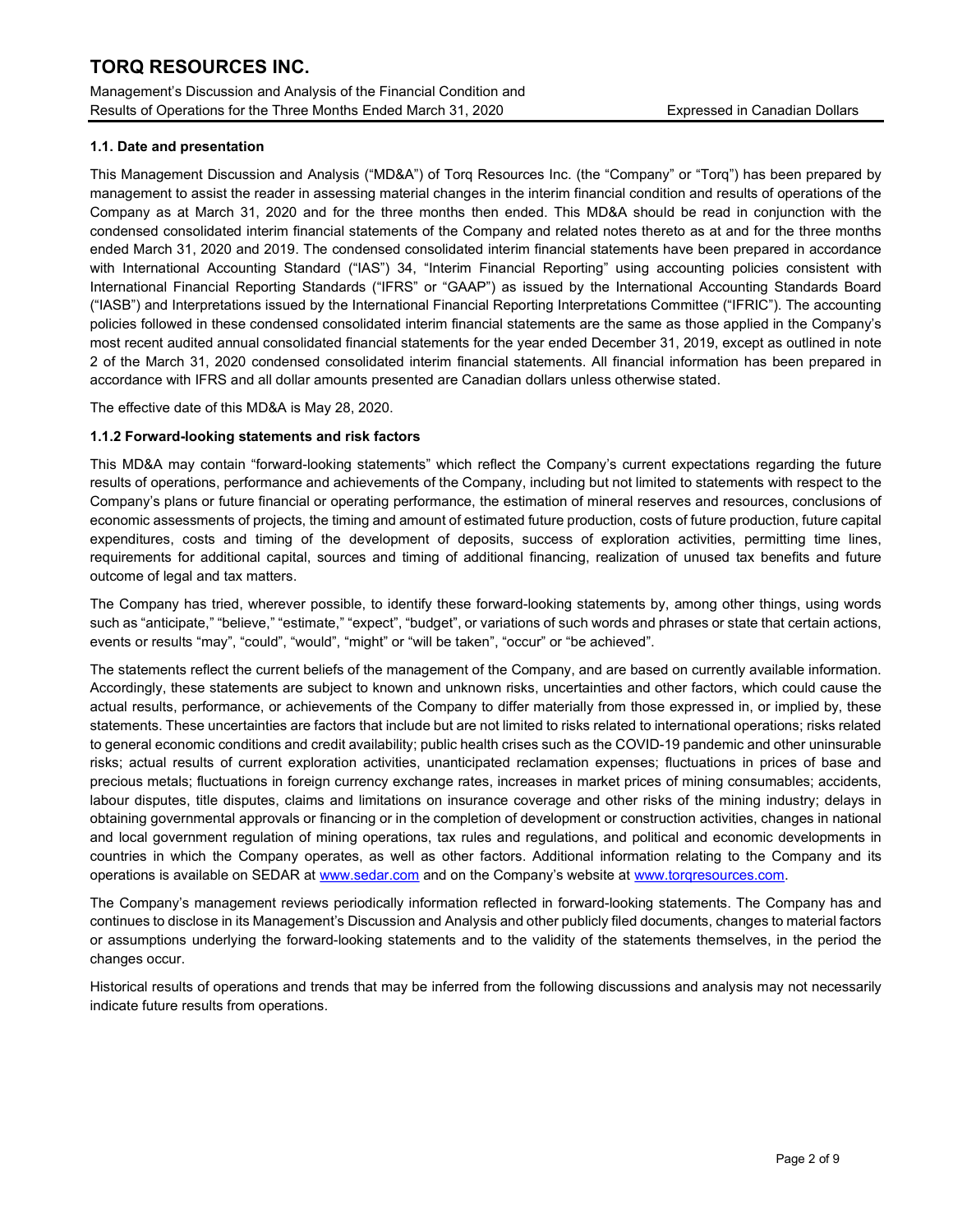Management's Discussion and Analysis of the Financial Condition and Results of Operations for the Three Months Ended March 31, 2020 Expressed in Canadian Dollars

## 1.2 Overall performance

## 1.2.1 Description of business

Torq is a junior exploration company focused on the acquisition, exploration and development of mineral resource properties. The Company is incorporated under the Business Corporations Act (British Columbia) and is a reporting issuer in British Columbia, Alberta and Ontario. The Company is listed on the TSX Venture Exchange (the "Exchange") as a Tier 2 mining issuer, and its shares trade under the symbol TORQ.V. On September 18, 2017, the Company commenced trading on the OTCQX under the US symbol TRBMF.

As at the date of this MD&A, the corporate organizational structure of Torq is as follows:

| <b>Subsidiary</b>                | <b>Place of</b><br>incorporation | <b>Beneficial</b><br><b>Interest</b> |
|----------------------------------|----------------------------------|--------------------------------------|
| Stratton Resources (Canada) Ltd. | BC, Canada                       | 100%                                 |
| Torg Resources Holdings Inc.     | BC, Canada                       | 100%                                 |
| Torg USA Inc.                    | Nevada, USA                      | 100%                                 |
| Candelaria Minerals S.A.C.       | Peru                             | 100%                                 |

During the year ended December 31, 2019, the Company elected to abandon its remaining mineral property interest, the Speedway Gold Project, after dropping its other mineral property interests in Q4 2018, as they did not meet the Company's criteria for further exploration. The Company no longer holds an interest in a Tier 2 Property ("Qualifying Property"), as defined by the rules of the Exchange, while it continues to actively pursue other mineral property opportunities.

Having made the decision to drop its previously held mineral projects and completed all obligations related to keeping those projects in good standing as of March 31, 2019, the Company's focus in the last twelve months has been entirely dedicated to project investigation activities and its goal of identifying and acquiring undervalued advanced stage exploration projects in order to maximize shareholder value.

In light of the recent developments related to the COVID-19 pandemic, and the restrictions on travel and other activities, both within Canada and globally, the Company recalled all personnel who were conducting project investigation activities in the field and delayed certain site visits. Further to that, all employees have been working remotely since March 18, 2020, consistent with government recommendations. Despite these limitations, the Company has continued to actively investigate projects through desktop reviews and is currently pursuing several high-potential options to create value for shareholders. The Company is monitoring the COVID-19 situation closely including the phased reopening of many countries; and as restrictions are eased, the Company believes that with \$10.4 million in cash on hand, limited on-going obligations, and a highly experienced management and technical team, it is in a good position to move forward upon finding the right mineral property opportunity.

## 1.2.2 Project investigation costs

The Company is continually reviewing and evaluating new projects globally on its path to establishing a tier-one mineral portfolio. The table below shows the nature of the project investigation costs incurred during the three months ended March 31, 2020 and 2019 and includes all costs and project investigation activities within Europe, North America and South America.

|                                             | Three months ended March 31, |         |   |         |
|---------------------------------------------|------------------------------|---------|---|---------|
|                                             |                              | 2020    |   | 2019    |
| Aircraft and travel                         | \$                           | 46.641  | S | 5,942   |
| Assays                                      |                              | 25.587  |   | 1.564   |
| Equipment, vehicles rent and field supplies |                              | 19.659  |   | 5,863   |
| Geological consulting, salaries and wages   |                              | 129.945 |   | 93,568  |
| Project support costs                       |                              | 6.376   |   | 6,571   |
| Share-based compensation                    |                              |         |   | 16,158  |
|                                             |                              | 228,208 |   | 129.666 |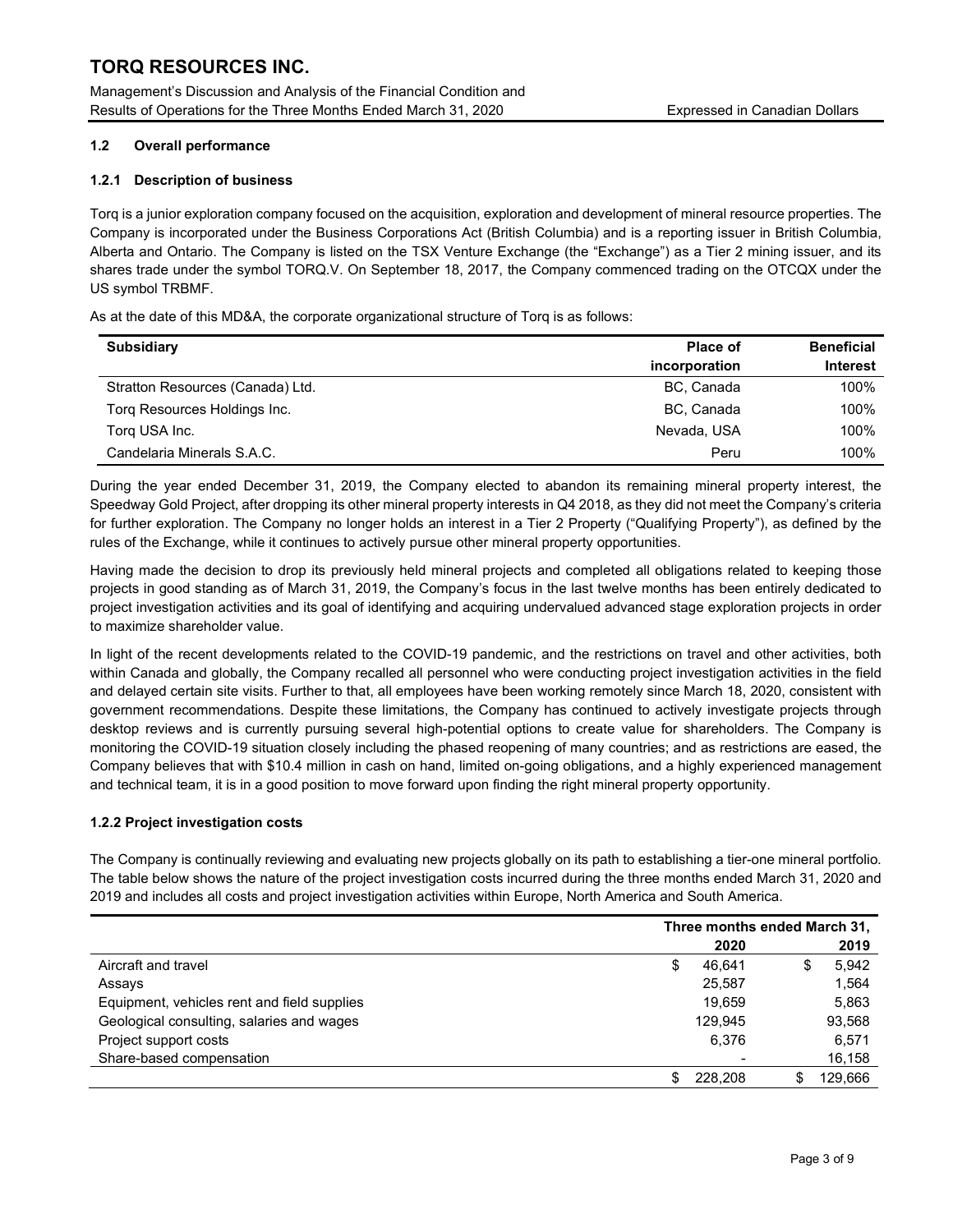Management's Discussion and Analysis of the Financial Condition and Results of Operations for the Three Months Ended March 31, 2020 Expressed in Canadian Dollars

## 1.3 Selected annual information

The following represents selected information of the Company for the three most recently completed financial years:

|                                       | 2019              | 2018              | 2017<br>$(Restated)^1$ |
|---------------------------------------|-------------------|-------------------|------------------------|
| Loss for the year                     | \$<br>(1,677,736) | \$<br>(4,873,557) | \$<br>(4,439,520)      |
| Total comprehensive loss for the year | (1,673,966)       | (4,873,033)       | (4,442,809)            |
| Basic and diluted loss per share      | (0.02)            | (0.06)            | (0.06)                 |
| Working capital                       | 10,831,478        | 12,440,541        | 15,654,448             |
| Total assets                          | 11,050,736        | 12,669,876        | 16,390,511             |
| Total long-term liabilities           |                   | 68.210            | 151.049                |
| Shareholders' equity                  | (10, 831, 478)    | (12, 372, 331)    | (16,037,743)           |
| Cash dividends per share              |                   |                   |                        |

 $1$  Due to a voluntary change in accounting policy, as disclosed in note 4 of the Company's audited consolidated annual financial statements for the year ended December 31, 2018, the Company restated certain 2017 amounts for comparative purposes.

The Company generated no revenues from operations during the fiscal years ended December 31, 2019, 2018 and 2017, other than interest income of \$245,363, \$280,861 and \$146,577 respectively.

## 1.4 Results of operations

#### Three months ended March 31, 2020 and 2019 (Q1 2020 vs Q1 2019)

Loss for the three months ended March 31, 2020 was \$328,586, or \$0.00 loss per share, compared to a loss of \$477,659 or \$0.01 loss per share for the three months ended March 31, 2019.

Significant variances are discussed as follows:

- For the three months ended March 31, 2020, the Company recorded \$169,957 in fees, salaries and other employee benefits which included share-based compensation expense of \$7,006. Fees, salaries and other employee benefits recorded for Q1 2019 was \$238,088 which included share-based compensation expense of \$34,081.
- For Q1 2020 the Company incurred project investigation costs of \$228,208, compared to \$129,666 in Q1 2019. The increase in the current period reflects that the Company is actively pursuing various mineral property opportunities while in Q1 2019 efforts were being refocused after completing the final work required to leave the abandoned mineral projects in good standing.
- During the three months ended March 31, 2020, the Company recognized a foreign exchange gain of \$175,795 compared to a foreign exchange loss of \$44,638 in the comparable period in 2019. The gain in the current period is unrealized and driven by the appreciation of the US dollar against the Canadian dollar during the quarter and the resulting increase in the Canadian dollar equivalent of the US dollar funds translated at March 31, 2020.

#### Subsequent events

None.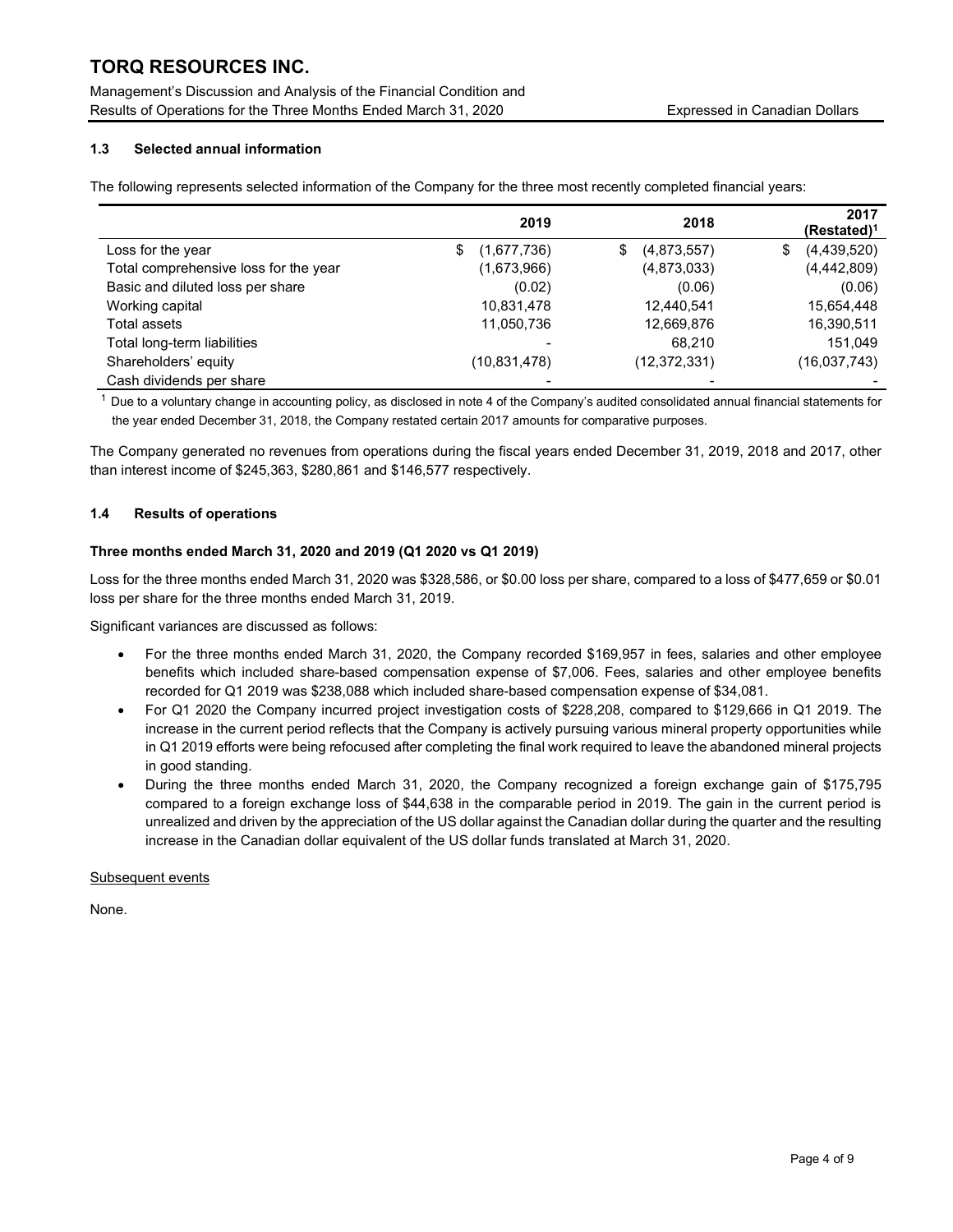Management's Discussion and Analysis of the Financial Condition and Results of Operations for the Three Months Ended March 31, 2020 Expressed in Canadian Dollars

## 1.4 Results of operations (continued)

#### Plans for 2020

The Company is advancing its due diligence process on a variety of top tier mineral prospects. The list of properties under review has been refined and represents high priority targets with strong technical and geological merit that the Company believes would be accretive to shareholder value.

As a result of ongoing health concerns related to the COVID-19 pandemic that commenced in Q1 2020 and the resulting travel restrictions, lockdown or self-isolation measures either mandated or recommended by many government agencies globally, the Company has been and will continue to advance its desktop reviews while employees work remotely, however site visits to potential acquisitions have been temporarily put on hold. In recent weeks, many governments have started to reopen their economies and ease restrictions in phases and the Company will follow government guidance when making plans to resume its field activities and site visits, but will only do so once the Company is confident that it is safe for its employees.

The Company expects that these dynamic and uncertain times may lead to an increase in the quality of opportunities and will continue to maintain its focus on identifying high value mineral projects.

## 1.5 Summary of quarterly results

The Company is a mineral exploration company and currently has no producing properties or operating income. The Company holds all of its cash on hand with financial institutions and earns interest on the cash balances it has available to fund its acquisition and exploration activities and administrative expenses. A summary of quarterly results is shown below:

| Quarter ended      | Interest and | Loss               | Total     | Loss per share |
|--------------------|--------------|--------------------|-----------|----------------|
|                    | other income | Comprehensive loss |           |                |
|                    | \$           | \$                 | \$        | \$             |
| March 31, 2020     | 46.856       | 328,586            | 327,445   | 0.00           |
| December 31, 2019  | 56,823       | 421,059            | 421,078   | 0.01           |
| September 30, 2019 | 60.515       | 268,719            | 264,600   | 0.00           |
| June 30, 2019      | 63.201       | 510,299            | 510,311   | 0.01           |
| March 31, 2019     | 64.824       | 477,659            | 477,977   | 0.01           |
| December 31, 2018  | 87,735       | 562,361            | 558,820   | 0.01           |
| September 30, 2018 | 62.834       | 2,325,021          | 2,331,529 | 0.03           |
| June 30, 2018      | 70.306       | 1,123,261          | 1,120,506 | 0.01           |

The summary of quarterly results for the last eight quarters reflects the downward trend in the net loss and comprehensive loss in the more recent periods. The abandonment of the Company's previously held mineral properties in Q4 2018 and Q1 2019 has resulted in a significant decrease in costs compared to when the Company was conducting exploration and evaluation activities in Q2 and Q3 2018. The losses for the 2019 and 2020 quarters have been comparatively low as a result of the decreased activity levels while the Company focuses solely on project investigation.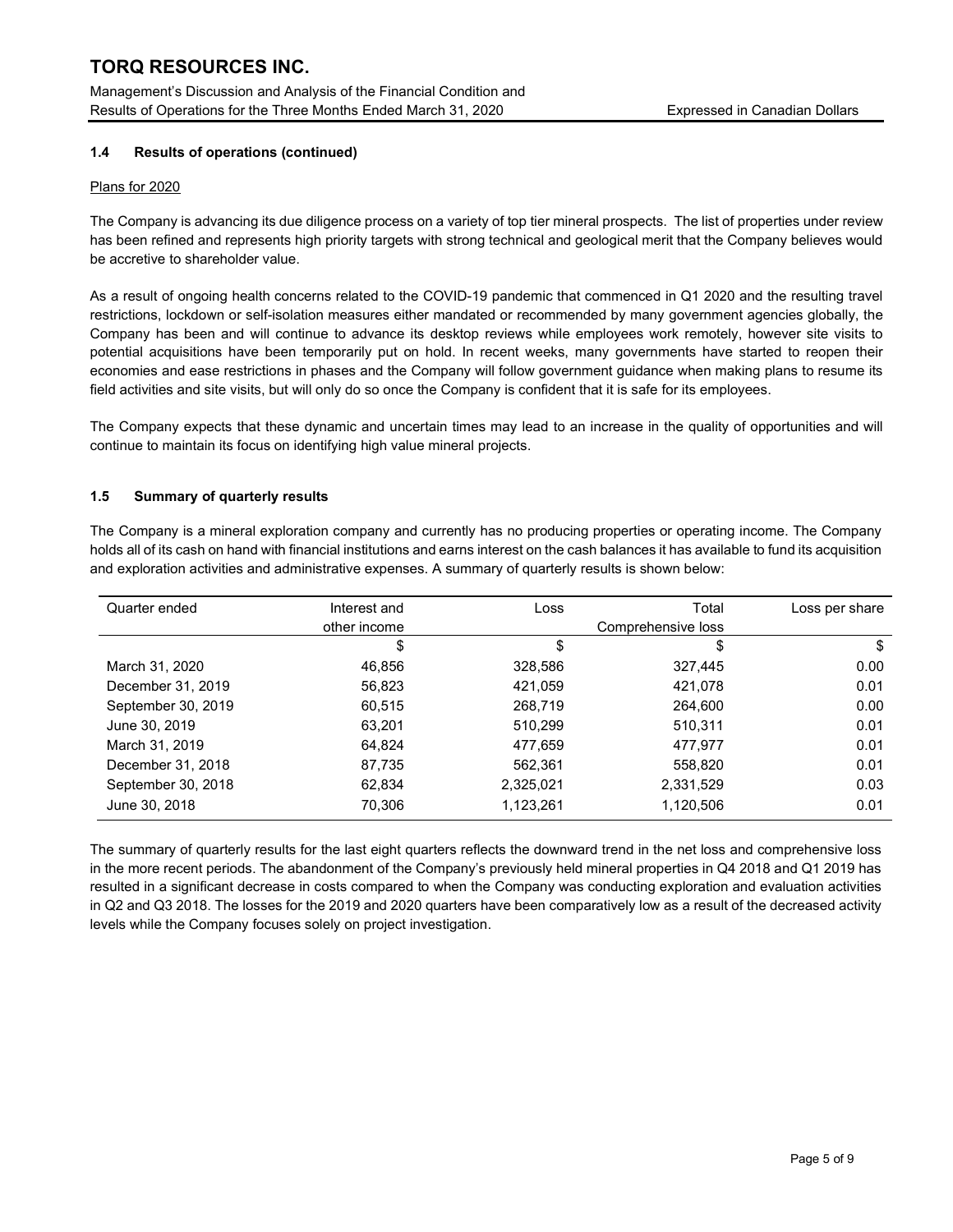Management's Discussion and Analysis of the Financial Condition and Results of Operations for the Three Months Ended March 31, 2020 Expressed in Canadian Dollars

## 1.6/1.7 Liquidity and capital resources

As at March 31, 2020, the Company had cash and cash equivalents of \$10,386,489 and working capital of \$10,511,039 compared to cash and cash equivalents of \$10,838,021 and working capital of \$10,831,478 as at December 31, 2019. The cash balance of \$10,386,489 as at March 31, 2020 is sufficient to meet the cash requirements for the Company's operating expenses as well as continue with its project investigation activities. The Company does not foresee the requirement to raise additional capital in the next twelve months but may do so if the Company's operations materially change.

## Common share issuances

On February 27, 2017, the Company closed a private placement for gross proceeds of \$13,195,000 (the "February 2017 Placement") pursuant to which the Company issued an aggregate of 20,300,000 common shares at a price of \$0.65 per common share. Share issue costs related to the February 2017 Private Placement, which included commissions and professional and regulatory fees, totalled \$447,036.

| Intended Use of Proceeds of<br><b>February 2017 Private Placement</b>                                                                      |                                                                                                                                                                                                                                                                        | <b>Actual Use of Proceeds to</b><br><b>March 31, 2020</b> |                 | (Over)/under<br>expenditure |  |
|--------------------------------------------------------------------------------------------------------------------------------------------|------------------------------------------------------------------------------------------------------------------------------------------------------------------------------------------------------------------------------------------------------------------------|-----------------------------------------------------------|-----------------|-----------------------------|--|
| <b>Offering Expenses</b>                                                                                                                   | \$447.036                                                                                                                                                                                                                                                              | <b>Offering Expenses</b>                                  | \$<br>447.036   |                             |  |
| Project<br>Acquisition<br>and<br>exploration                                                                                               | \$10,747,964                                                                                                                                                                                                                                                           | Other project investigation and<br>acquisition costs      | \$ 628,399      | \$10,119,565                |  |
| Administration and general<br>working capital                                                                                              | \$2,000,000                                                                                                                                                                                                                                                            | Administration and general<br>working capital             | 1.733.076<br>\$ | 266.924<br>S                |  |
| Total                                                                                                                                      | \$13,195,000                                                                                                                                                                                                                                                           | Total                                                     | \$2,808,511     | \$10,386,489                |  |
| Explanation of variances and the impact of variances on<br>the ability of the Company to achieve its business<br>objectives and milestones | The Company has used funds from the February 2017 private placement to<br>complete work required to leave its abandoned properties in good standing, to<br>support its project investigation efforts and to cover administration and general<br>working capital needs. |                                                           |                 |                             |  |

## 1.8 Off-balance sheet arrangements

The Company has not engaged in any off-balance-sheet arrangements such as obligations under guarantee contracts, a retained or contingent interest in assets transferred to an unconsolidated entity, any obligation under derivative instruments or any obligation under a material variable interest in an unconsolidated entity that provides financing, liquidity, market risk or credit risk support to the Company or engages in leasing, hedging or research and development services with the Company.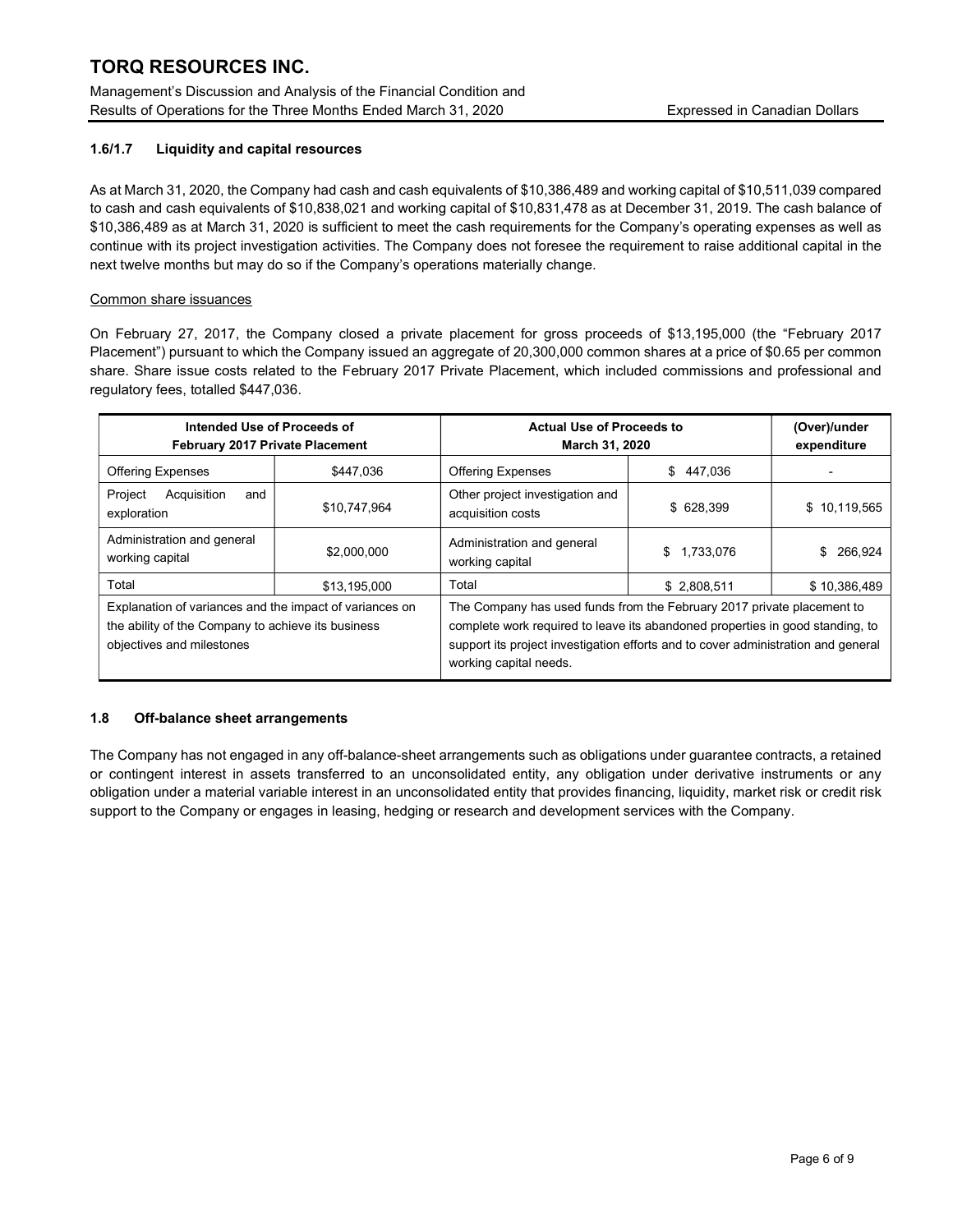Management's Discussion and Analysis of the Financial Condition and Results of Operations for the Three Months Ended March 31, 2020 Expressed in Canadian Dollars

## 1.9 Related party transactions

All transactions with related parties have occurred in the normal course of operations. All amounts payable and receivable are unsecured, non-interest bearing and have no specific terms of settlement, unless otherwise noted.

|                                                           | Three months ended March 31, |             |  |
|-----------------------------------------------------------|------------------------------|-------------|--|
|                                                           | 2020                         | 2019        |  |
| Universal Mineral Services Ltd. 1                         |                              |             |  |
| Included in the statement of loss and comprehensive loss: |                              |             |  |
| Exploration and evaluation costs                          |                              |             |  |
| Newfoundland                                              | \$                           | \$<br>4.581 |  |
| Utah                                                      |                              | 328         |  |
| Fees, salaries and other employee benefits                | 46.527                       | 77,367      |  |
| Investor relations and marketing                          | 11.593                       | 29,862      |  |
| Office, rent and administration                           | 44.103                       | 48.212      |  |
| Project investigation costs                               | 126,157                      | 77,118      |  |
| Total transactions for the period                         | 228,380                      | 237,468     |  |

1) Universal Mineral Services Ltd., ("UMS") is a private company with certain directors and officers in common. Pursuant to an agreement dated December 30, 2015, UMS provides geological, financial and transactional advisory services as well as administrative services to the Company on an ongoing, cost recovery basis. Having these services available through UMS allows the Company to maintain a more efficient and cost-effective corporate overhead structure by hiring fewer full-time employees and engaging outside professional advisory firms less frequently. The agreement has an indefinite term and can be terminated by either party upon providing due notice.

As at March 31, 2020, the Company's accounts payable and accrued liabilities include an amount owing to UMS of \$182,356 (December 31, 2019 - \$176,360). In addition, the Company has \$150,000 on deposit with UMS, recognized within prepaid expenses and deposits, as at March 31, 2020 (December 31, 2019 - \$150,000).

## Key management compensation

In addition to the transactions disclosed above, the Company provided the following compensation to key management members, being its three executives and three directors:

|                                                | Three months ended March 31, |           |  |
|------------------------------------------------|------------------------------|-----------|--|
|                                                | 2020                         | 2019      |  |
| Short-term benefits provided to executives     | 102,213<br>\$.               | 104,640   |  |
| Directors fees paid to non-executive directors | 7.802                        | 7.793     |  |
| Share-based compensation                       | 4.435                        | 20,241    |  |
|                                                | \$114.450                    | \$132,674 |  |

## 1.10 Proposed transactions

None

## 1.11 Critical accounting estimates

This section is not required as the Company is a Venture Issuer, as the term is defined in National Instrument 51-102 Continuous Disclosure Obligations.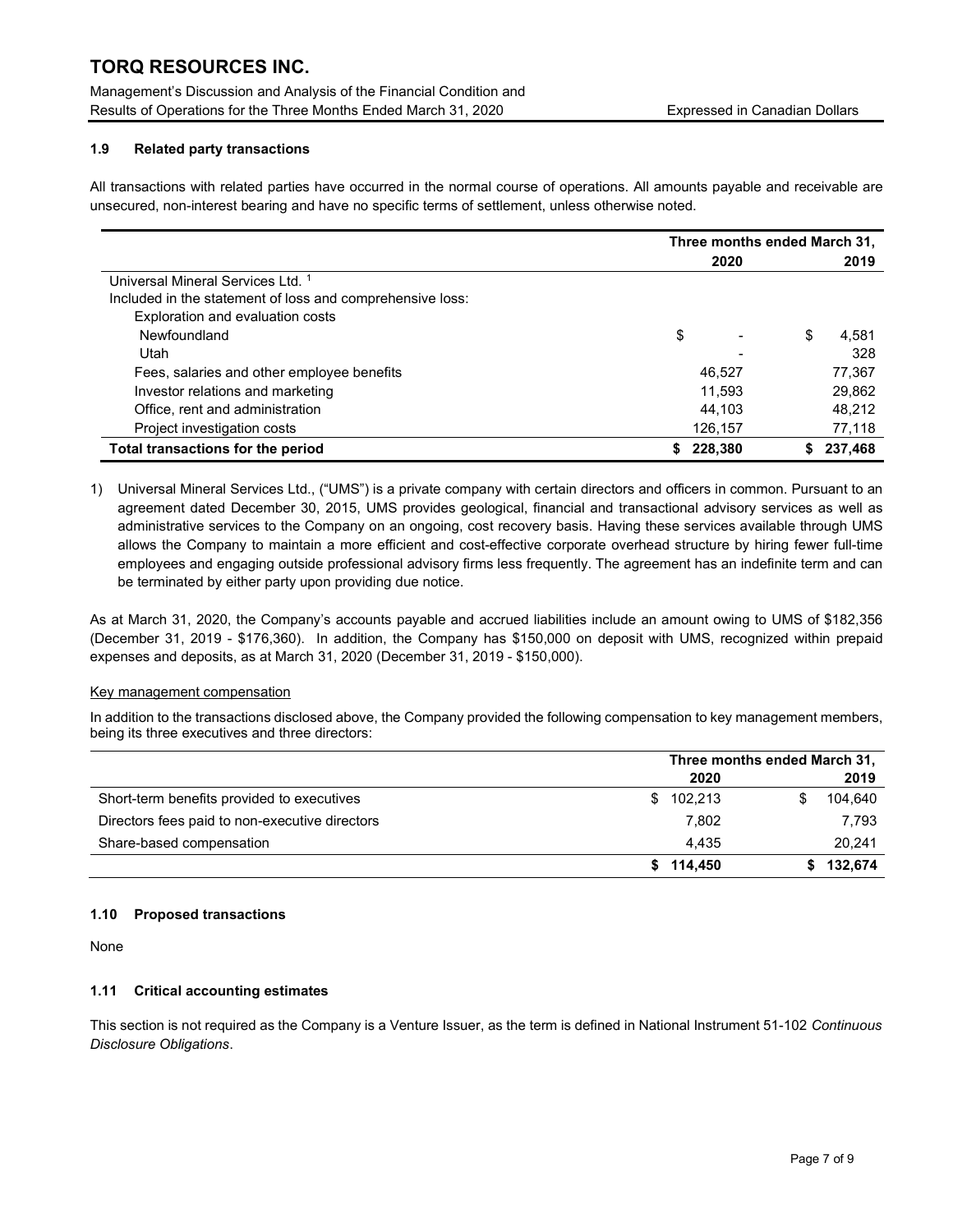Management's Discussion and Analysis of the Financial Condition and Results of Operations for the Three Months Ended March 31, 2020 Expressed in Canadian Dollars

## 1.12 Changes in accounting policies

The Company has adopted the following amended accounting standards and policies effective January 1, 2020:

In October 2018 the IASB issued Amendments to IAS 1 and IAS 8 to clarify the definition of material in IAS 1 and align the definition across the standards. The amendments are not intended to alter the underlying concept of materiality in IFRS standards. The concept of 'obscuring' material information with immaterial information has been included as part of the new definition. The threshold for materiality influencing users has been changed from "could influence" to "could reasonably be expected to influence".

The definition of material in IAS 8 has been replaced by a reference to the definition of material in IAS 1. In addition, the IASB amended other Standards and the Conceptual Framework that contain a definition of material or refer to the term "material" to ensure consistency.

The Company adopted the amendments to IAS 1 and IAS 8 effective January 1, 2020, which did not have a material impact on the Company's interim financial statements.

In October 2018 the IASB issued narrow-scope amendments to IFRS 3 to help entities determine whether an acquired set of activities and assets is a business or not.

The amendments, which are effective for annual reporting periods beginning on or after January 1, 2020, clarify the minimum requirements to be a business, remove the assessment of a market participant's ability to replace missing elements, narrow the definition of outputs, add guidance to assess whether an acquired process is substantive and introduce an optional concentration test to permit a simplified assessment.

The adoption of the amended standard did not have an immediate impact on the Company's condensed consolidated interim financial statements but will be applied in assessing any future business combination and asset acquisition scenarios.

#### 1.13 Financial instruments and other instruments

As at March 31, 2020 the Company's financial instruments consist of cash, amounts receivable, and accounts payable and accrued liabilities. The fair values of these financial assets and liabilities approximate their carrying values due to their short-term maturity. The Gecon financial liability was measured at fair value and classified under level 3 up until its settlement on June 5, 2019.

The Company's financial instruments are exposed to certain financial statement risks including credit risk, liquidity risk and market risks, which include foreign currency risk and interest rate risk. Details of the primary risks to which the Company is exposed at March 31, 2020 are laid out in the notes to the Company's March 31, 2020 condensed consolidated interim financial statements.

## 1.14 Other requirements

## 1.14.1 Capital structure

Authorized share capital consists of: Unlimited number of common shares without par value.

#### Issued share capital:

As at May 28, 2020, there are 77,324,164 common shares of the Company issued and outstanding.

As at March 31, 2020, there were 77,324,164 common shares of the Company issued and outstanding.

As at May 28, 2020 there were 6,770,000 share purchase options and nil warrants outstanding.

As at March 31, 2020 there were 6,370,000 share purchase options and nil warrants outstanding.